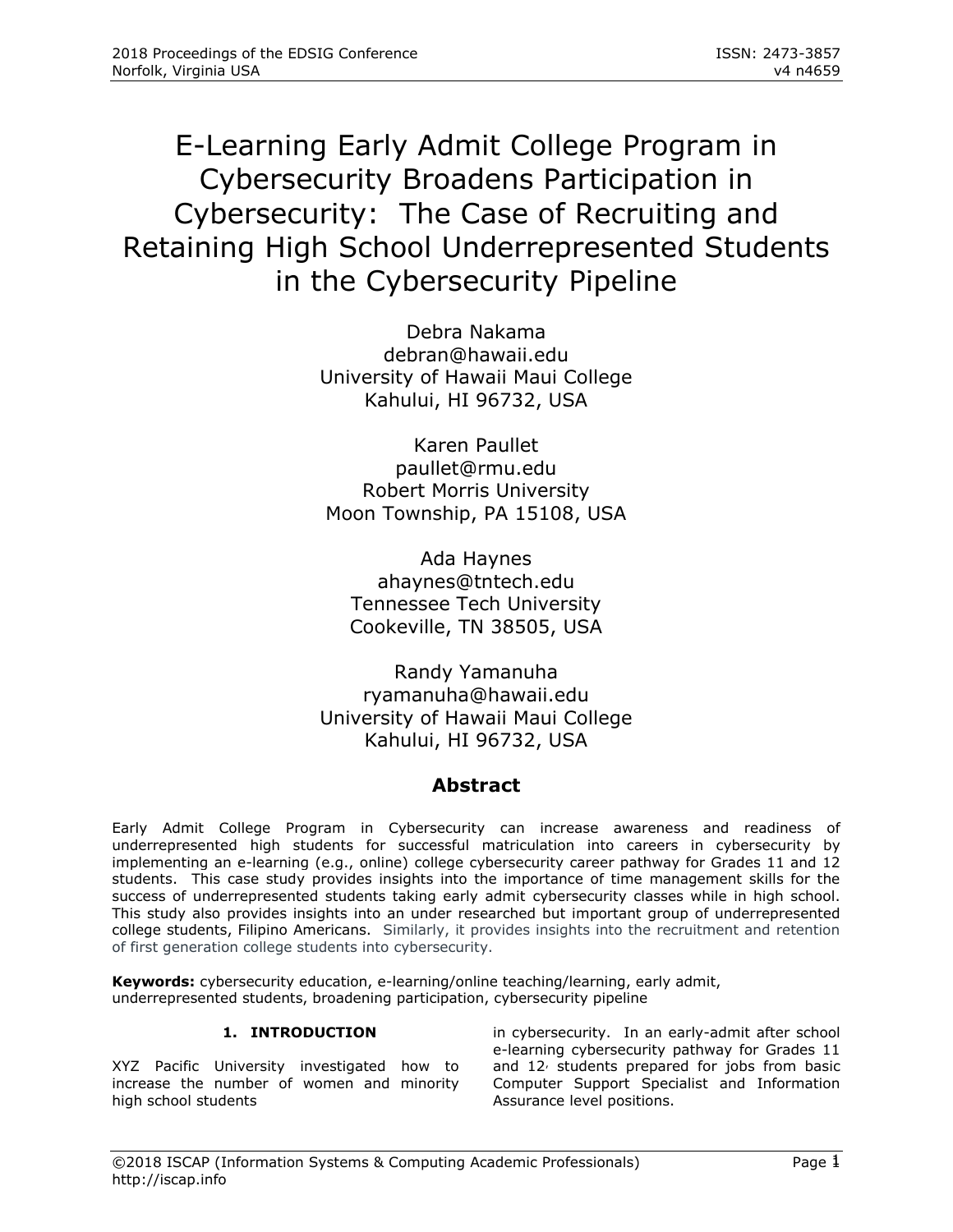Grounded in an economic model and the human capital theories, the study uses cybersecurity as a viable college/career choice for students. The study reveals how to motivate women and minority students in information security professions and their achievement factors. Grades 11 and 12 high school students are engaged in cybersecurity education by: (1) enrolling in a sequence of online college level introductory cybersecurity courses; (2) using a cyber environment that combines problembased learning; (3) participating in hands-on competitions (i.e., Cyber Patriot); and (4) connecting with college/community mentors via academic support and social integration strategies.

The intellectual merit is to accelerate cybersecurity e-learning (online) methodologies to understand underrepresented students

motivation and achievement factors, and identify areas for improvement to increase their rates of successful matriculation from high school to college. The overall goal is to broaden participation in diversifying the culture of the workforce to collectively develop innovative solution that are critical for small business of special interest to Hawaii and other U.S. rural communities.

This article highlights the findings from the project year three external evaluator reports. The 3<sup>rd</sup> year external evaluation focused on the Post High School Early Admit Cybersecurity Program Survey and the students' parents. Copies of the online surveys are included in the appendices.

The Post High School Program Survey (Appendix 1) consists of 14 questions to highlight accomplishments of program completers, to improve the program and for research purposes. The Cybersecurity Early Admit Parent Survey (Appendix 2) was administered to highlight accomplishments to improve the program, for research purposes, and to seek additional grant funding. The survey consisted of 14 questions.

#### **2. UHMC POST HIGH SCHOOL EARLY ADMIT CYBERSECURITY PROGRAM SURVEY**

There was an 86% response rate from the Post High School Early Admit Cybersecurity Program Survey. Of those responding 67% were male and 33% were female. This compares favorably with the composition of both cybersecurity nationwide and worldwide. Women globally comprise 11% of the cybersecurity workforce

and 14% of the cybersecurity workforce in North America (Frost and Sullivan, 2017).

In regard to ethnicity based upon self-reported data, 25% were Filipino, 17% were Japanese, 8% Hispanic, 17% were White, 8% were Other Pacific Islanders, and 25% Multiple Ethnicities, (Figure 1). This is a very diverse composition of ethnicities. Also, little research has been conducted on those with Filipino, Other Pacific Islanders, and Multiple Ethnicities and STEM success. This is truly an underrepresented and under researched population as it related to STEM education.

Filipinos are the second largest ethnic population on the Hawaiian Islands (Librarios, 2013) and the second largest Asian ethnic group in the United States (Panganiban, 2016). Filipinos are disproportionately underrepresented at the University of Hawaii at Manoa (Libarios, 2013).



**Figure 1. Demography - Ethnicity**

A new item that was explored on the Post High School Early Admit Cybersecurity Program Survey was whether the students were First Generation College Students. Of the respondents, 58% of the students had parents who completed a college or graduate degree while 42% of the students are considered First-Generation College Students. The question was asked so that first generation college students can be further refined. Of the first-generation college students, 20% of their parents did not attend college, 20% had parents with a vocational diploma, and 60% had parents with an Associate's Degree. It is interesting that all of the participants that selected White as their ethnicity were First-Generation College Students. Thus, all of the High School Early Admit completers in this program, met some category of underrepresented student (Figure 2).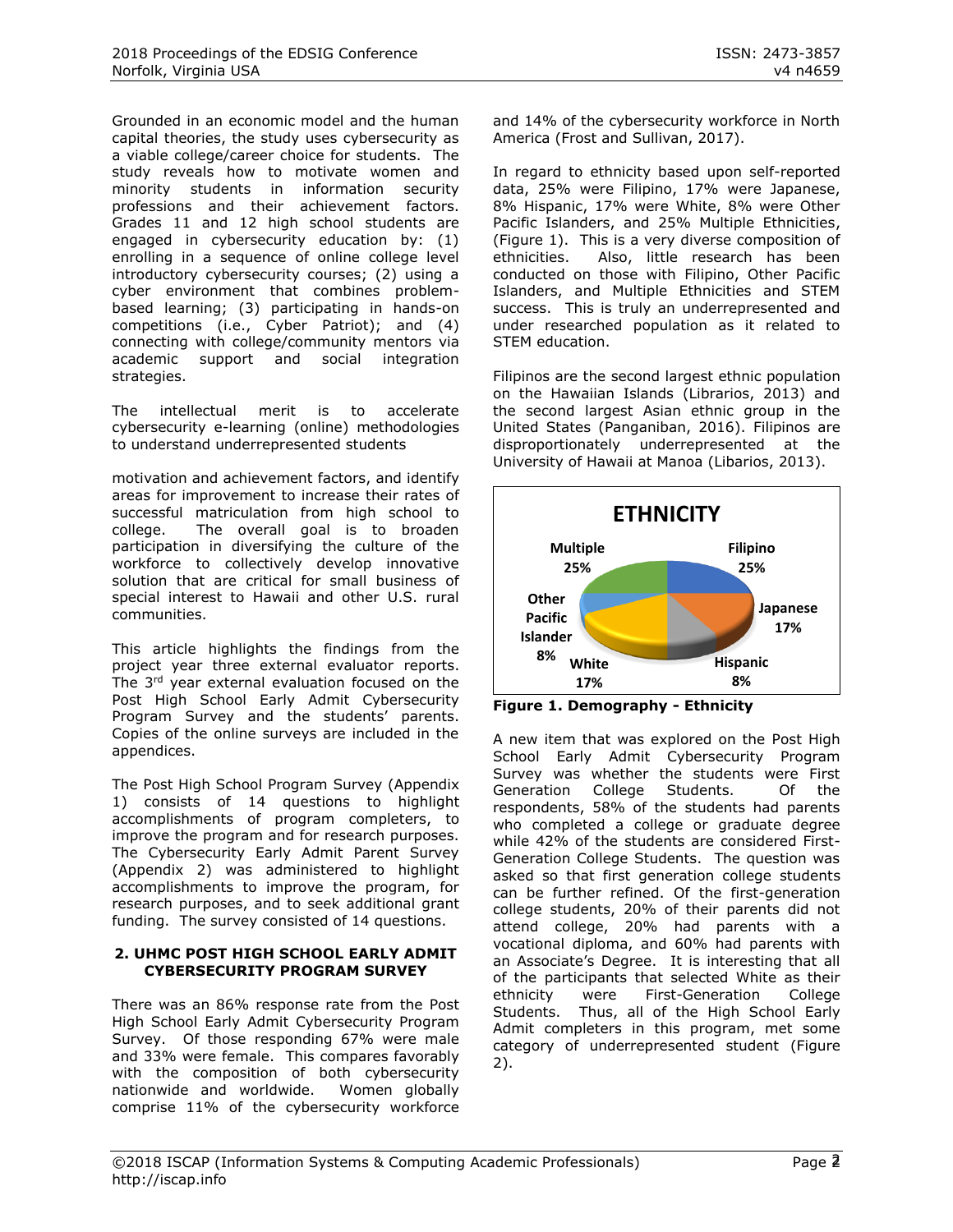

**Figure 2. Demography – College Student**

All of the students completed ICS 101, 42% completed ICS 110, 50% completed ICS 169, and 75% completed ICS 184 as indicated below in Figure 3.



**Figure 3. Demography – ICS Courses**

The students overwhelming reported that these courses had a positive impact on their lives. All of the students reported that by taking these courses they were more aware of the career opportunities in cybersecurity and were more aware of what is involved in a career in cybersecurity. Similarly, all were more prepared to take future classes in cybersecurity and more confident to take college classes in general. From participating in this project, 92% were more interested in a career in cybersecurity. Of the respondents, 87% reported that they were interested in taking additional classes in cybersecurity and correspondingly, 87% reported that they planned on doing further studies in cybersecurity. (See Appendix 3: Course Description of College Cybersecurity Courses)

All students reported that this opportunity would help them be more successful in the future and that they would recommend this opportunity to others. These results demonstrate that the project is successfully accomplishing the goal to increase awareness and preparation of underrepresented college students (women, minorities, and first-generation college students) for matriculation toward a career in cybersecurity as indicated in Figure 4.



**Figure 4. Career in Cybersecurity**

An important part of the Post High School Early Admit Cybersecurity Program Survey was to find out what the students are doing once they complete the program. Of those completing the program, 25% of the students are still in high school, 8% of the students are at the UH Maui College, 25% are at another college in Hawaii, and 42% are in college on the US Mainland or Abroad. All those who had graduated from high school were enrolled in college (Figure 5).



**Figure 5. Demography – Course Completion**

Of those enrolled in college, 43% reported that they are majoring in Computer Science or Related Fields, 43% reported that they are majoring in another STEM Field, and 14% reported that they are majoring in a non-STEM Field. Thus, 86% had been retained in a STEM field (Figure 6). This is a very impressive retention of STEM talent especially with underrepresented students. Of those that have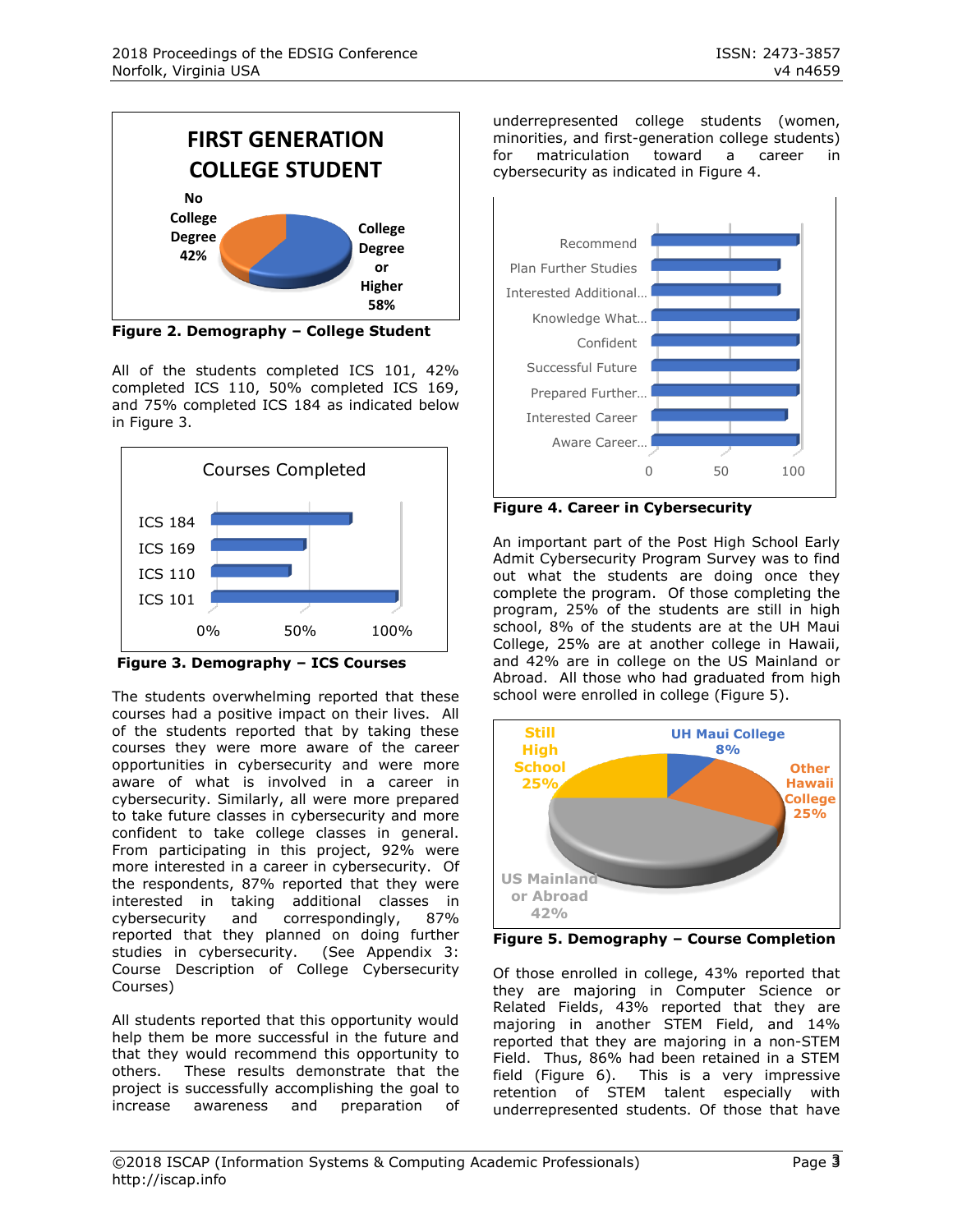graduated 44% have already taken additional college classes in cybersecurity.



**Figure 6. Demography – Student Major**

When asked the open-ended question about what was the most important thing that they learned from participating in this project: 42% reported computer science knowledge; 25% reported that they learned about cybersecurity jobs; 25% reported preparing for college; 25% reported time management skills; 17% reported cybersecurity knowledge; 17% reported how to take an online class; and 8% reported intuitive thinking (Figure 7).



**Figure 7. Student Gains**

When students were asked how the project benefited them personally, there was a broad range of responses. Selected responses are included in the table below.

When the Post High School Early Admit Cybersecurity Program Survey students were asked an open-ended question about what factors influenced their decision to participate in this program, they had a wide range of responses. The most frequently reported response was that they were going into a career in cybersecurity or related field with 42% of the students reporting this response. This was followed by the fact that the course was free which was reported by 25% of the students.

| <b>Personal Benefits from the Project</b>                                                                                                                                                                                                                                           |
|-------------------------------------------------------------------------------------------------------------------------------------------------------------------------------------------------------------------------------------------------------------------------------------|
| This project has shown me that college can be<br>difficult, and the importance of time<br>management.                                                                                                                                                                               |
| I now will have an easier process getting my<br>first job.                                                                                                                                                                                                                          |
| I was able to learn more things about<br>cybersecurity and programming in general                                                                                                                                                                                                   |
| I understand basic concepts now, instead of<br>being completely clueless when I go to<br>college.                                                                                                                                                                                   |
| Personally, I feel that taking these courses<br>have allowed me to grow as an excellent<br>communicator between my classmates and<br>instructor. I have also been able to manage<br>my time more effectively to complete<br>assignments on time.                                    |
| It helped me in real life with my home<br>network                                                                                                                                                                                                                                   |
| This project personally benefitted me by<br>teaching me the basic of computer<br>programming in Java. Learning Java gave me<br>the opportunity to learn the skill I need for<br>engineering.                                                                                        |
| It has taken some financial burden off of me<br>while I can learn more about the field I am<br>interested in.                                                                                                                                                                       |
| From doing these courses, I have become<br>more prepared and ahead for college.                                                                                                                                                                                                     |
| This projected allowed me to develop better<br>working habits that will follow me into college.<br>While also providing me help in school due to<br>my financial situation, without this program I<br>would have never considered taking these<br>types of classes due to the cost. |
| It's a great opportunity for high school<br>students to get ahead of their peers and<br>receive credits for no cost to them.<br>Table 1 Devenual De<br>£W.                                                                                                                          |

**Table 1. Personal Benefits**

The importance of the good relationship that the project team had with teachers and counselors is reflected in that 17% of the Post High School Early Admit Cybersecurity Program Survey mentioned that they participated at the recommendation of a teacher and/or counselor. Keep in mind that this was an open-ended question which makes this a relatively high response (Figure 8).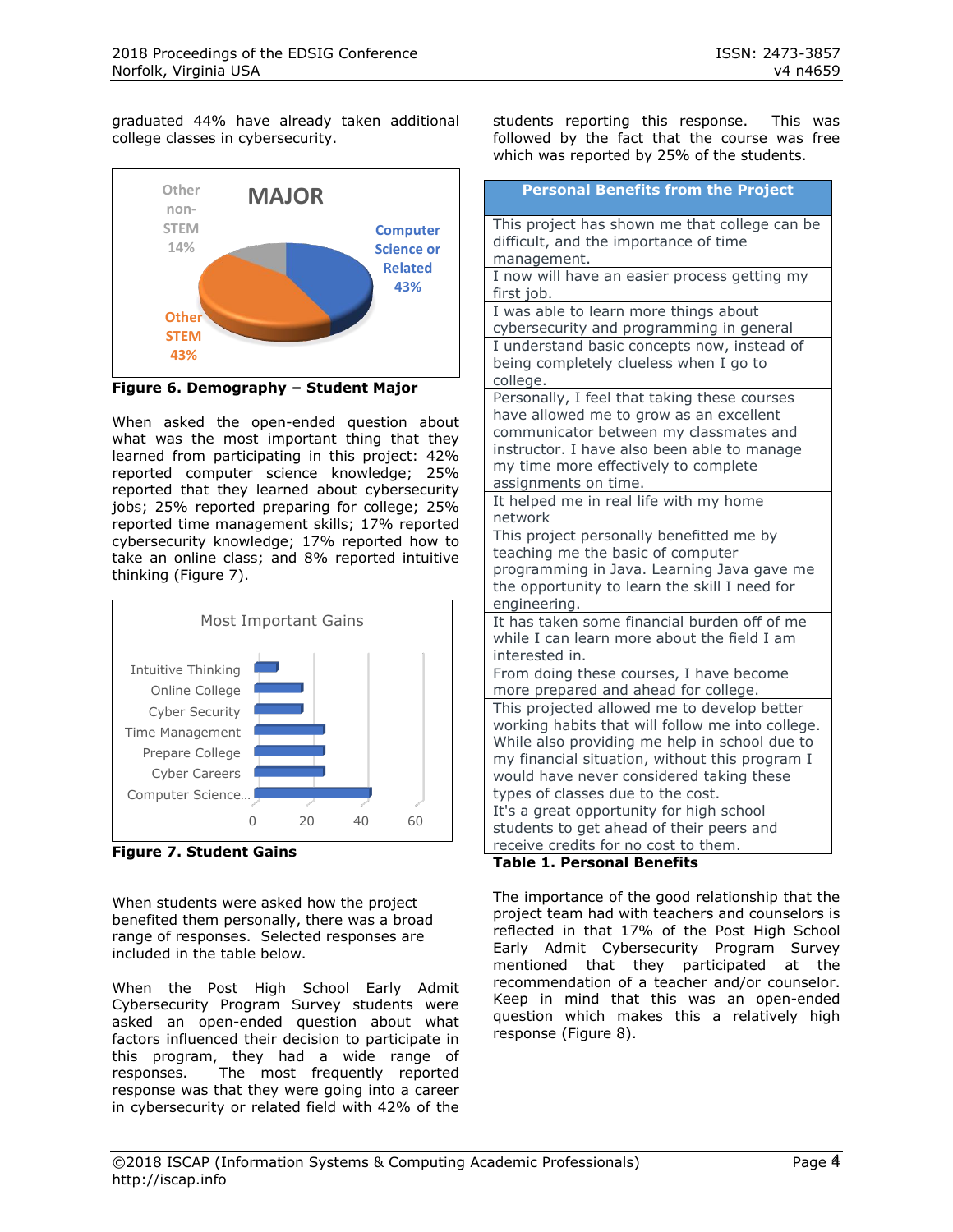

**Figure 8. Decision to Participate**

When student completers were asked what could be done to improve the program, overwhelming the response was that the students wanted more communication between the teachers and the students. Every student that provided a suggestion except one student who wanted this to be a dual credit course, provided a suggestion to have more communication between the students and the teachers. The suggestions included the following, "more communication between teachers and the students, maybe have the students meet up and talk about how the class is going;" "thank you so much for the opportunity to take these courses. I suggest that there should be more class discussions to help students understand the material better;" and "the classes should have a Skype or a personal connection to the student to allow the student to be more successful".

## **3. PARENT SURVEYS**

Parents of the project completers were also requested to complete an online survey. This survey had a similar response rate to the Post High School Early Admit Cybersecurity Program Survey. Of the parents responding, 64% were female and 34% were male. Consistently, the parents felt that this was a positive experience for their children.

All parents agreed that from their son or daughter or both participating in this opportunity that their daughter and/or son was more prepared for college classes in the future and that their son and/or daughter would be more successful in the future. Similarly, all felt more confident about their son and/or daughter taking college classes.

Likewise, all parents felt that they themselves were more knowledgeable about what might be involved in a cyber career and 91% of parents responding were more aware of cyber career opportunities. All parents would recommend this project to others (Figure 9).



**Figure 9. Parental Recommendations**

When asked an open-ended question about the most important thing that their son and/or daughter gained from participating in the Early Admit Program, the most frequent responses reported by 50% of the parents who responded was that it prepared them for college and similarly 50% reported that their son/daughter learned better time management skills. Other important gains included computer skills which were reported by 30% of the parents.

In addition, cybersecurity skills were reported as the most important gain by 20% of the parents and college credit was reported as the most important gain by 10% of the parents. Note that these percentages add to more than 100% because some parents reported more than one gain.

All parents reported that they encouraged their daughter and/or son to participate in the program. When asked why the parents encouraged their daughter/son to participate in the program with an open-ended question the most frequent response was that it would help them with their future success which was reported by 60% of the parents.

The second most frequent response was that it was a college level class which was reported by 50% of the parents. The courses being free were reported by 20% of the responding parents. The opportunity to take a class online, to learn about cybersecurity and to boost their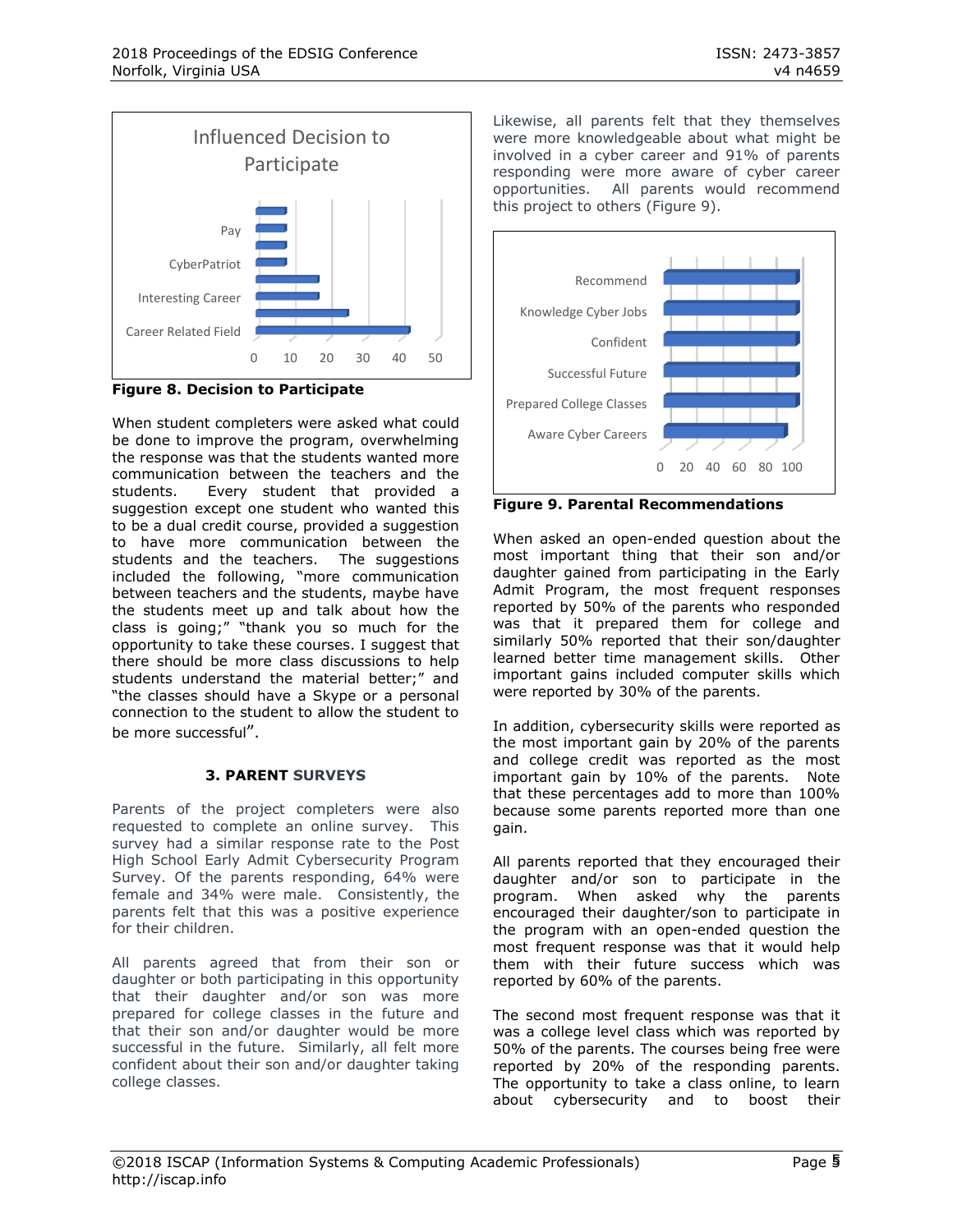confidence was reported by 10% of the parents. Again, since some parents reported more than one reason, these responses also total more than 100% (Figure 10).



**Figure 10. Encouragement Reported**

When asked to select important reasons for their son/daughter to participate, 91% of the parents selected to earn college credit in high school and 91% selected that their son/daughter was interested in computer science before the program began. While 91% of the parents felt that their daughter/son was interested in computer science before the program began, only 55% reported that their daughter/son was interested in cybersecurity before the program began.

The free tuition was an important factor for 82% of the parents. The number of jobs in cybersecurity was important for 64% of the parents, but the number of jobs nearby in cybersecurity was important for 36% of the parents. There was no difference in the ethnicity of the parents and the importance of cybersecurity jobs nearby. The extra assistance that was provided to help them be successful was important for 45% of the parents. The lowest priority was that their friends were also participating which was only selected by 20% of the parents (Figure 11).



**Figure 11. Participation Reported**

When asked how to improve the program, the parents generally felt that the program was "great the way it is". The only suggestions were "connection with other students and resources" and to "have in-class learning".

It is interesting that for an open-ended question, there was surprising agreement about the type of gains from this program. Yet, there were some interesting contrasts between parent and high school program completers' responses.

For parents, the most important gains were related to time management and preparation for college, for high school completers the most important gains were computer skills. One of the most interesting findings, were that time management skills and preparation for college were reported by a large portion of both groups, 50% of parents and 25% of Post High School Early Admit Cybersecurity Program Survey. Gains in computer skills were reported by 42% of Post High School Early Admit Cybersecurity Program Survey and 30% of parents. Cyber skill gains were reported by 17% of Post High School Early Admit Cybersecurity Program Survey and 20% of Parents Survey.

The opportunity to have experience with an online class was reported by 17% of Post High School Early Admit Cybersecurity Program Survey and 10% of parents. The final gains were listed by only one of the groups. Only the parents (10%) reported college credit as the most important gain. Only Post High School Early Admit Cybersecurity Program Survey reported preparation for cyber careers at 25% and intuitive thinking 8% (Figure 12).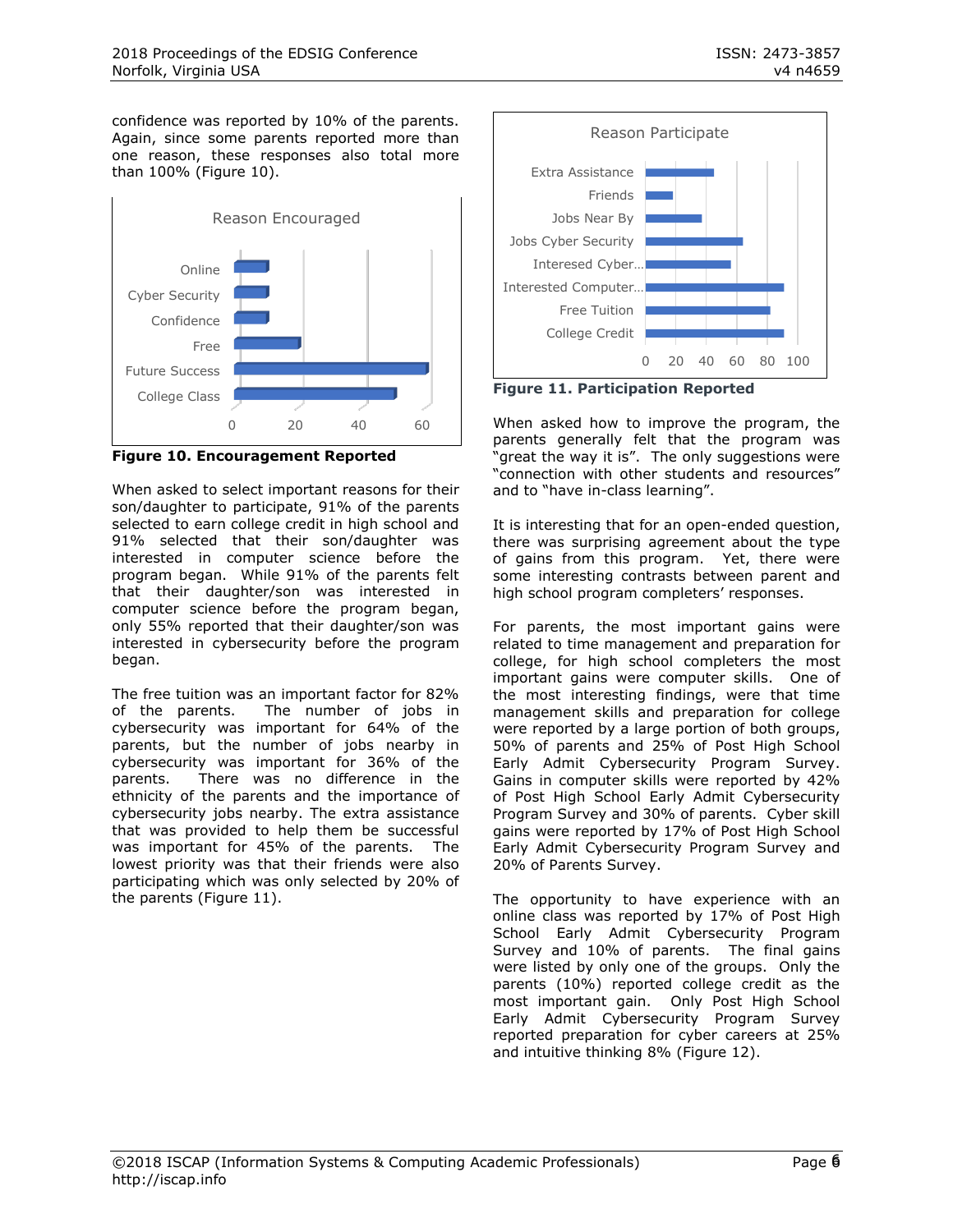



#### **4. FINDINGS**

The two most surprising findings from the Post High School Early Admit Cybersecurity Program Survey and Parent Survey are the importance that both groups placed on the gains in time management and preparation for college. While gains in computer skills and cyber skills were anticipated, the gains in these more general skills are notable. Since underrepresented students such as those in this project are more likely to leave STEM programs, it is important to understand which skills can be developed in high school to help them successfully navigate STEM programs until their completion. When you couple the results of the Post High School Early Admit Cybersecurity Program Survey with the results of survey of students who withdrew from the program along the way and teacher interviews, time management skills seem to be a major factor in whether students were successful in the program. This merits further research.

This program has been very successful in the recruitment of disadvantaged high school students. Consistently each year the program has had a higher percentage of females and members of diverse ethnic groups than are traditionally represented in cybersecurity. Of the Post High School Early Admit Cybersecurity Program Survey completing the survey 33% were female compared to 11% of the cybersecurity workforce worldwide. In addition, the findings this year's Post High School Early Admit Cybersecurity Program Survey demonstrate that the program has a large percentage of first generation college students. Forty-two percent of the Post High School Early Admit Cybersecurity Program Survey in the program were first generation college students. Every high school completer in the program met some criteria of an underrepresented college student (gender, ethnicity and/or firstgeneration college student). Many of the students who completed the Post High School Early Admit Cybersecurity Program Survey were of Filipino descent. These students, while belonging to a large and important ethnic group in our society, have not been the target of much research related to their success in STEM fields and cybersecurity in particular.

All of these student completers and their parents reported that the program had a major impact on their lives. For the parents the most important gains were in college preparation and soft skills like time management. For the students who completed the Post High School Early Admit Cybersecurity Program Survey, these gains were important but they also reported major gains in cybersecurity and computer skills.

The difference in reporting of gains between the two groups makes sense because the students would know more the specifics of the skills that they are gaining in the classroom while the parents would be reflecting more on the big picture of changes that they are seeing in their daughters/sons. Despite the differences on the open-ended questions between Parents Survey and Post High School Early Admit Cybersecurity Program Survey, both parents and high school student completers overwhelmingly reported that the program increased their awareness of cybersecurity jobs and that the program prepared them to be successful in college level cybersecurity courses in the future.

The college credit, financial, and other assistance provided by the grant were important reasons for their son/daughter's participation in the program for the parents. For the students, their interest in a career in cybersecurity or related field, free tuition, and the encouragement of teachers or counselors were the most important reasons to participate.

All the high school completers from the program that have graduated high school are currently enrolled in college with 86% of them enrolled in a STEM discipline. Forty-three percent student completers from the program reported that they were majoring in computer science or a related field. This is an amazing success rate of recruiting and retaining underrepresented students into the STEM pipeline.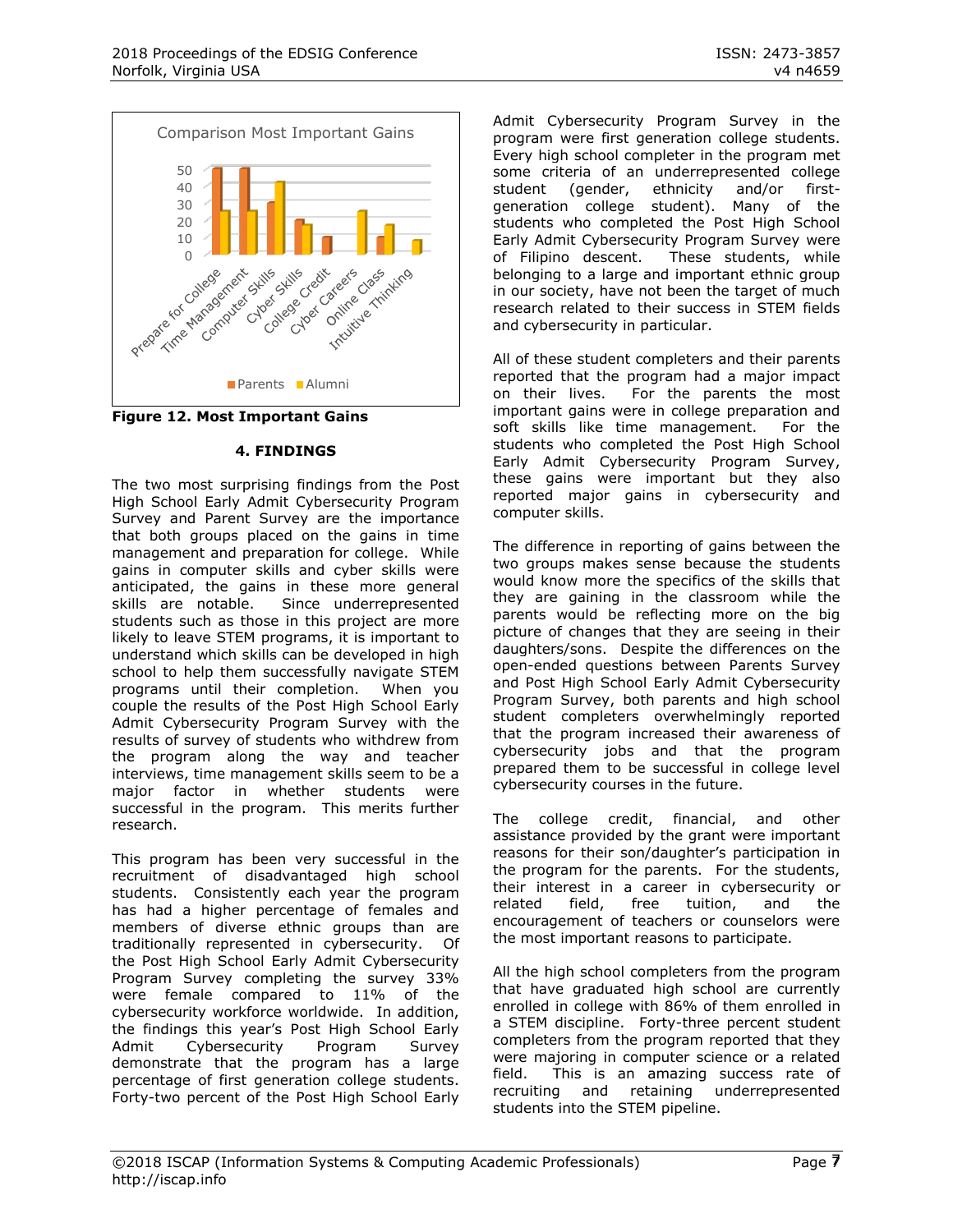All of the high school program completers were more prepared to take future classes in cybersecurity and more confident to take college classes in general. From participating in this project, 92% of the high school student completers were more interested in a career in cybersecurity. Of the responding high school student completers, 87% reported that they were interested in taking additional classes in cybersecurity and correspondingly, 87% reported that they planned on doing further studies in cybersecurity. All students reported that this opportunity would help them be more successful in the future and that they would recommend this opportunity to others. These results demonstrate that the project is successfully accomplishing their goal to increase awareness and preparation of underrepresented college students (women, minorities, and firstgeneration college students) for careers in cybersecurity.

#### **6. OVERALL CASE STUDY SUMMARY**

This project has successfully achieved its overall goal to increase awareness and readiness of underrepresented high school students for successful matriculation into careers in cybersecurity by implementing an early admit cybersecurity career pathway for high school students. The project has also successfully met its objectives to: (1) Prepare students for careers in cybersecurity through career awareness, exploration and readiness activities and (2) Prepare students for college-level courses in cybersecurity program of studies through sequencing of information computer science and cybersecurity courses. The project for each of the three years successfully recruited women and other underrepresented high school students to courses that would prepare them for

a cybersecurity pathway. Throughout this project, students, early-admit high school program completers, parents, teachers, and stakeholders have consistently reflected on the success of the program. Students, parents, and even those who withdrew from the program have reported an increase in awareness about cybersecurity jobs. Amazingly, even 88% of the students who withdrew from the program reported an interest in taking courses in cybersecurity in the future. Of the project Post High School Early Admit Cybersecurity Program Survey that have graduated high school all are enrolled in college and 86% are majoring in a STEM field.

## **7. REFERENCES**

- Alta Associates, (2017). *The 2017 Global Information Security Workforce Study: Women in Cybersecurity.* Flemington: Frost & Sullivan.
- Libarios, N. (2013). *Social Stratification and Higher Education Outcomes: The Case of Filipinos in Hawaii.* Ph.D. dissertation. University of Hawaii at Manoa.
- Nakama, D.A. (2016). Community Colleges' Outreach Role in Cybersecurity. National Cybersecurity Institute Journal, 3(2), pages 35-39.
- Panganiban, L. (2016). *Easing the Sophomore Slump: The Effect of Family, Ethnic Identity, and Campus Climate on Filipino American Students' Experiences During Their Second*  Ph.D. dissertation. University of Washington.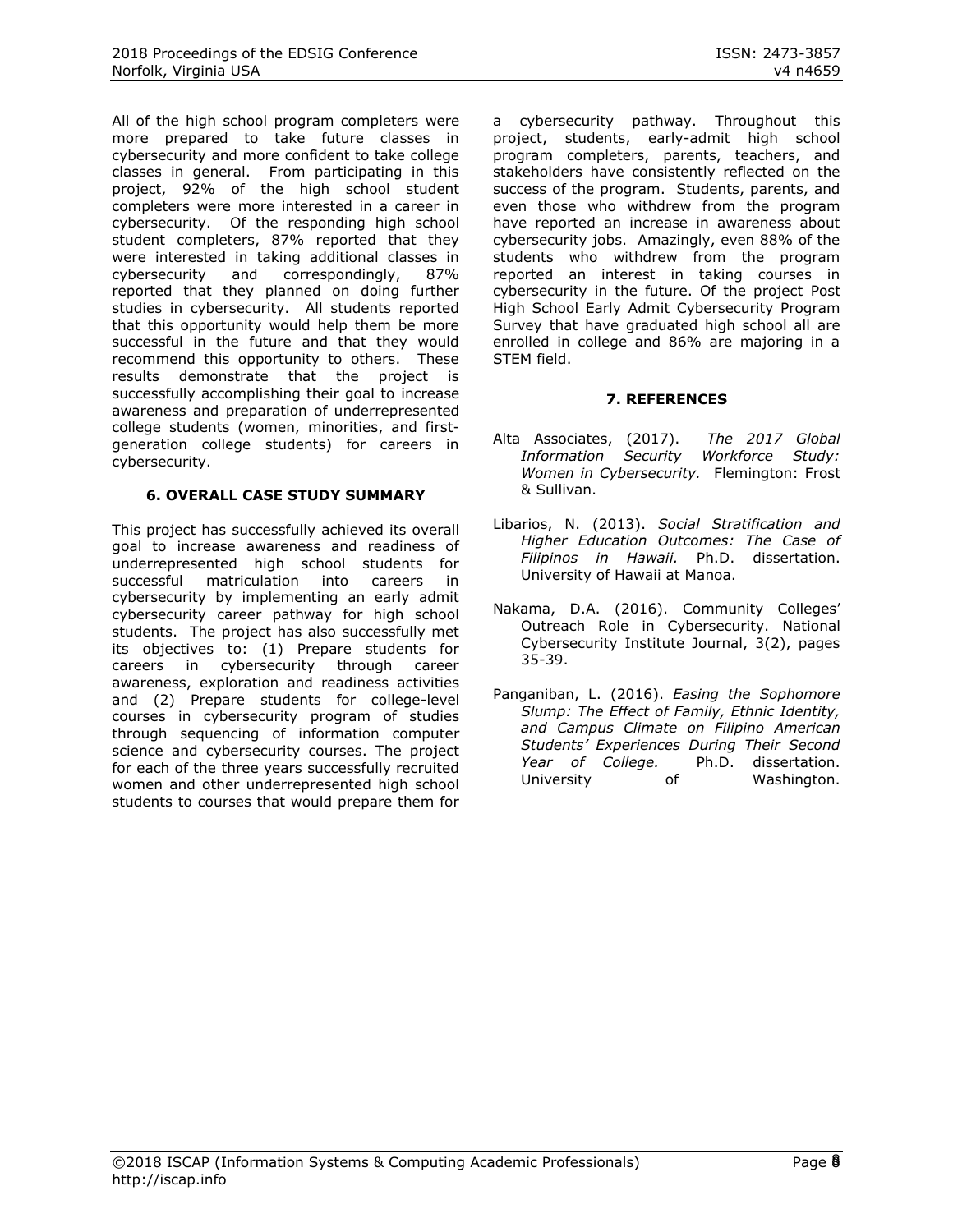#### **Appendix 1 – NSF Post High School Early Admit Cybersecurity Program Survey**

Thank you for participating in this study. Your participation is voluntary. The results will be used to highlight accomplishments to improve the program and for research purposes. Please be as honest and accurate as possible.

- 1. What is your gender?
- $\Box$  Female
- Male
- 2. What is your ethnicity?
- $\Box$  Part-Hawaiian  $\Box$  Native American
- □ African American □ Chinese
- □ Filipino □ Native Hawaiian
- $\Box$  Japanese  $\Box$  Korean
- $\Box$  Portuguese  $\Box$  Hispanic
- □ Samoan □ Indo-Chinese
- $\Box$  Micronesian  $\Box$  Tongan
- Guananian/ 
<sub>U</sub> White
- Charmorro □ Other Asian □ Other Pacific Islander
- $\Box$  Multiple, two or more
- 3. Please answer this question: parents' education. Select the one that applies.
	- $\Box$  One or both of my parents has a graduate degree.
	- $\Box$  One or both of my parents completed a university degree.
- □ One or both of my parents completed an associate's degree.
- $\Box$  One or both of my parents attended college but did not graduate.
- D Neither of my parents attended college.
- □ Other (please specify)

4. When did you first learn about the UHMC Early Admit Program?

- Spring 2016
- Summer 2016
- Fall 2016
- □ Spring 2017
- □ Summer 2017
- $\Box$  Fall 2017
- I don't remember
- □ Other (please specify)

5. Which courses did you complete? (Select all that apply.)

\_\_\_\_\_\_\_\_\_\_\_\_\_\_\_\_\_\_\_\_\_\_\_\_\_\_\_\_\_\_\_\_\_\_\_\_\_

- **ICS 101**
- **ICS 169**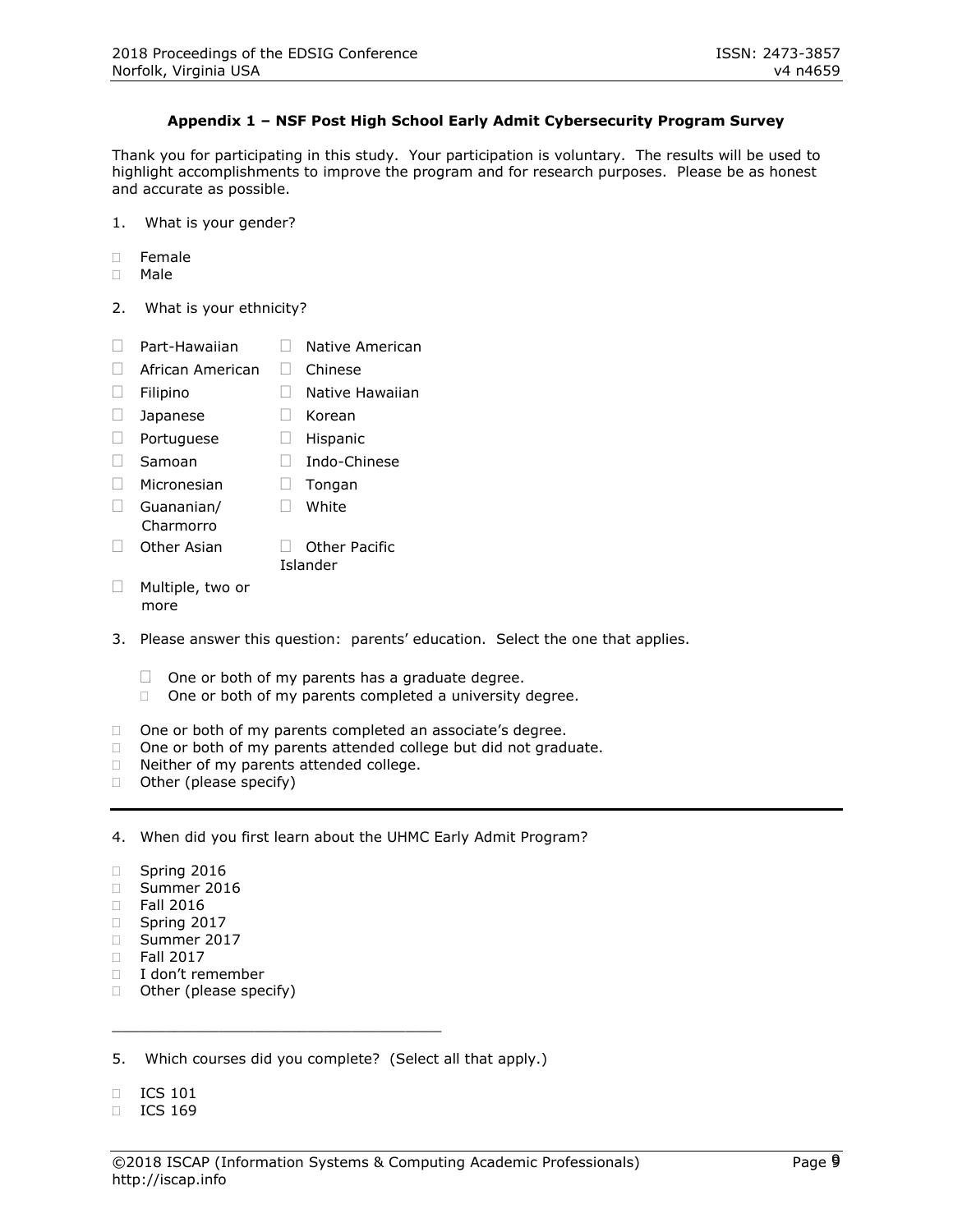\_\_\_\_\_\_\_\_\_\_\_\_\_\_\_\_\_\_\_\_\_\_\_\_\_\_\_\_\_\_\_\_\_\_\_\_\_

- **ICS 184**
- ICS 171
- $\Box$  Other (please specify)
- 6. Please use the scale below to rate your agreement with the following statements:
	- a. From my participating in this project, I am more aware of career opportunities in cybersecurity.
	- □ Strongly Agree
	- Agree
	- Slightly Agree
	- □ Slightly Disagree
	- Disagree
	- □ Strongly Disagree
	- b. From my participating in this project, I am more interested in a career in a cybersecurity field.
	- □ Strongly Agree
	- Agree
	- □ Slightly Agree
	- **Slightly Disagree**
	- Disagree
	- □ Strongly Disagree
	- c. From participating in this project, I feel they are more prepared to take future classes in cybersecurity.
	- **Strongly Agree**
	- Agree
	- □ Slightly Agree
	- □ Slightly Disagree
	- Disagree
	- □ Strongly Disagree
	- d. I feel this opportunity will help my son/daughter be more successful in the future.
	- Strongly Agree
	- Agree
	- **Slightly Agree**
	- **Slightly Disagree**
	- Disagree
	- □ Strongly Disagree
	- e. From participating in this project, I feel more confident about them taking college courses.
	- **Strongly Agree**
	- Agree
	- □ Slightly Agree
	- □ Slightly Disagree
	- Disagree
	- Strongly Disagree
	- f. From participating in this project, I feel more knowledgeable about what might be involved in a career in cybersecurity.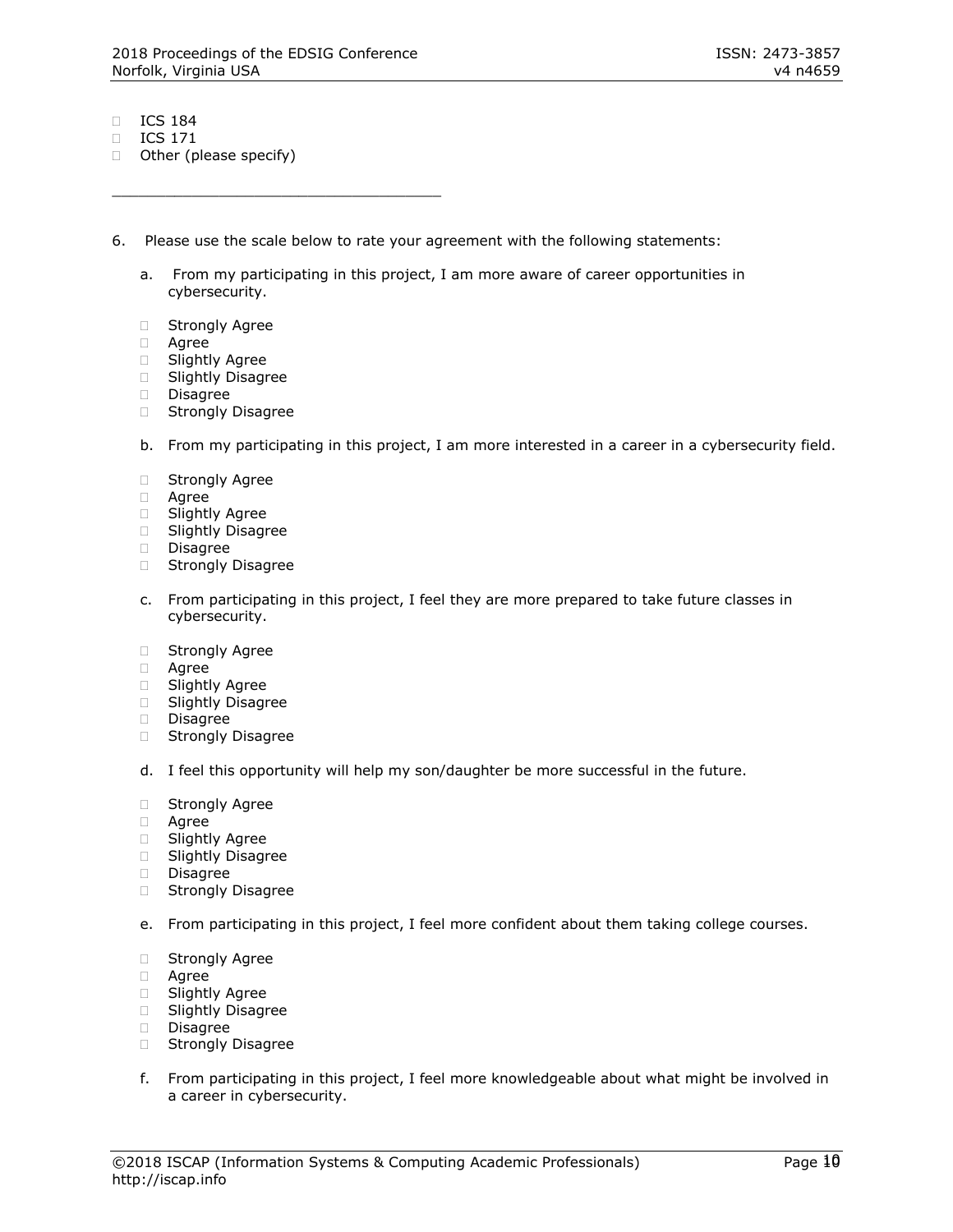- □ Strongly Agree
- Agree
- Slightly Agree
- □ Slightly Disagree
- Disagree
- □ Strongly Disagree

g. I have taken additional classes in cybersecurity since entering college.

- □ Strongly Agree
- Agree
- **Slightly Agree**
- □ Slightly Disagree
- Disagree
- □ Strongly Disagree
- h. I am interested in taking additional classes in cybersecurity since entering college.
- □ Strongly Agree
- Agree
- □ Slightly Agree
- **Slightly Disagree**
- Disagree
- □ Strongly Disagree
- i. I plan to do further studies in cybersecurity.
- □ Strongly Agree
- Agree
- □ Slightly Agree
- □ Slightly Disagree
- Disagree
- □ Strongly Disagree
- j. I would recommend this class to others.
- □ Strongly Agree
- Agree
- Slightly Agree
- □ Slightly Disagree
- Disagree
- Strongly Disagree
- 7. What are the most important things your son/daughter gained from participating in the Early Admit Program?
- 8. Did you encourage your daughter/son to participate in the Early Admit Program?
	- Yes
	- No
- 9. If you encouraged your daughter/son to participate in the Early Admit Program, please explain why. If you did not encourage your daughter/son to participate in the Early Admit Program, please explain why not.
- 10. Which of the factors do you feel are important reasons for your son/daughter to participate in the Early Admit Program? Please check all that apply.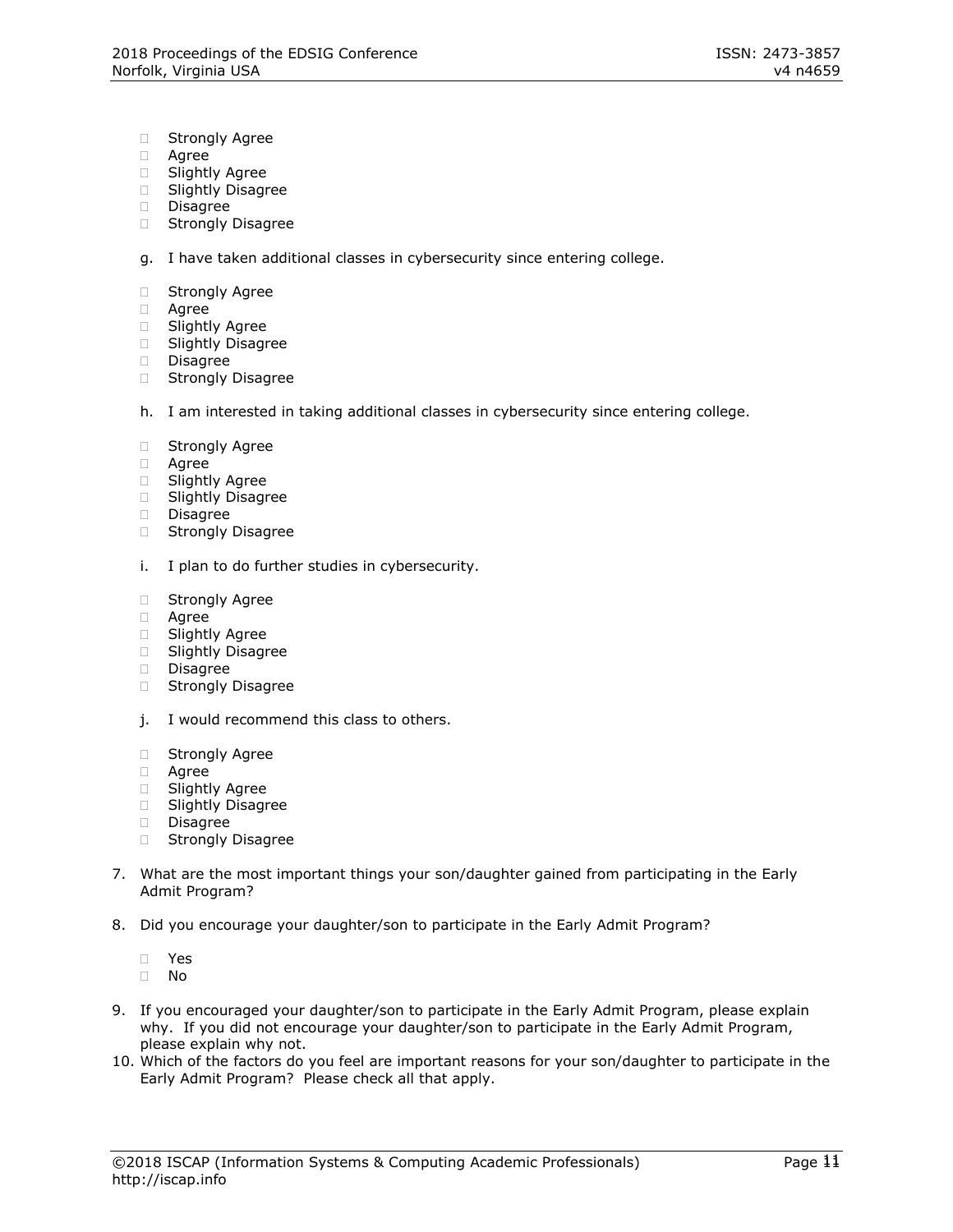- Opportunity to earn college credit in high school
- □ Free tuition
- □ My son/daughter was interested in Computer Science before the program began
- □ My son/daughter was interested in Cybersecurity before the program began
- $\Box$  The number of jobs available in Cybersecurity
- $\Box$  The availability of jobs nearby in Cybersecurity
- $\Box$  Their friends were participating
- $\Box$  The extra assistance that was provided to help them be successful
- □ Other (please specify)
- 11. Any other thoughts about this project, ideas for improvements, additional ways we can help the students be successful, etc.?
- 12. What is your son/daughter doing now they have graduated high school?
	- **UH Maui College**
	- □ Other College in Hawaii
	- □ College on the US Mainland or Abroad
	- Military
	- Work
	- □ Other (please specify)
- 13. If you son/daughter is enrolled in college, what is their major?
	- □ Computer Science or related field
	- □ Slightly Agree
	- **Slightly Disagree**
	- $\Box$  Other (please specify)

14. What could we do to recruit additional students to these courses?

#### **Appendix 2 – NSF Cybersecurity Early Admit Parent Survey**

Thank you for participating in this study. Your participation is voluntary. The results will be used to highlight accomplishments to improve the program, for research purposes, and to seek additional grant funding. Please be as honest and accurate as possible.

15. What is your gender?

- Female
- Male

16. What is the gender of your family member that participated in the Early Admit Program?

- $\Box$  Female
- $\Box$  Male
- 17. What is your ethnicity?
- $\Box$  Part-Hawaiian  $\Box$  Native American
- $\Box$  African American  $\Box$  Chinese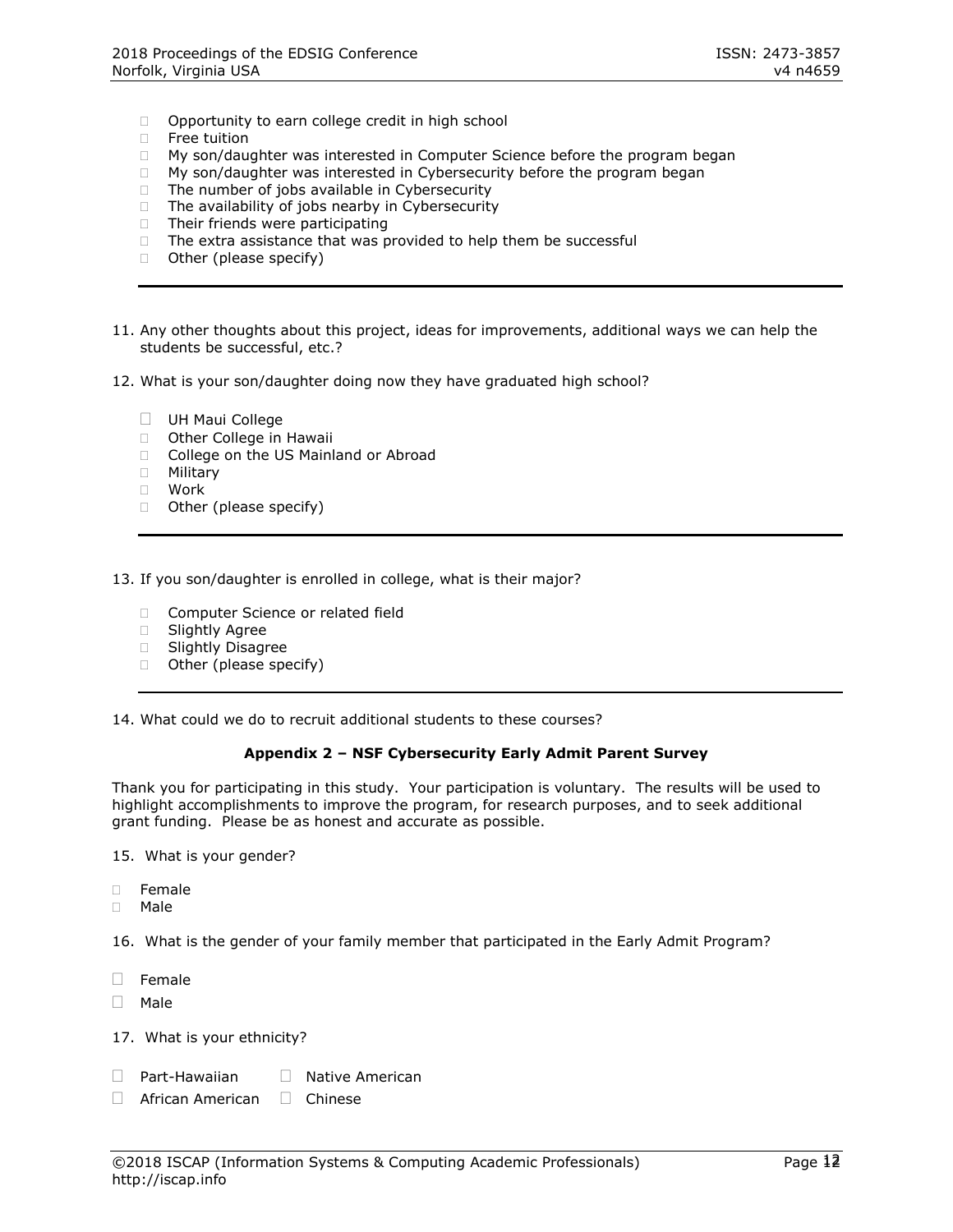- $\Box$  Filipino  $\Box$  Native Hawaiian
- Japanese Korean
- D Portuguese D Hispanic
- □ Samoan □ Indo-Chinese
- $\Box$  Micronesian  $\Box$  Tongan
- Guananian/ **I** White
- Charmorro  $\Box$  Other Asian  $\Box$  Other Pacific Islander
- □ Multiple, two or more
- 18. When did you first learn about the UHMC Early Admit Program?
- □ Spring 2016
- Summer 2016
- Fall 2016
- $\Box$  Spring 2017
- □ Summer 2017
- Fall 2017
- I don't remember
- □ Other (please specify)

\_\_\_\_\_\_\_\_\_\_\_\_\_\_\_\_\_\_\_\_\_\_\_\_\_\_\_\_\_\_\_\_\_\_\_\_\_

\_\_\_\_\_\_\_\_\_\_\_\_\_\_\_\_\_\_\_\_\_\_\_\_\_\_\_\_\_\_\_\_\_\_\_\_\_

19. How many courses did your son/daughter complete in the Early Admit Program"

- none
- $\Box$  one
- two
- □ three
- □ four
- I am not sure
- □ Other (please specify)

20. Please use the scale below to rate your agreement with the following statements:

- k. From my son/daughter participating in this project, I am more aware of career opportunities in cybersecurity.
- **Strongly Agree**
- Agree
- □ Slightly Agree
- □ Slightly Disagree
- Disagree
- □ Strongly Disagree
- l. From my son/daughter participating in this project, I feel they are more prepared to take future classes in cybersecurity.
- □ Strongly Agree
- Agree
- □ Slightly Agree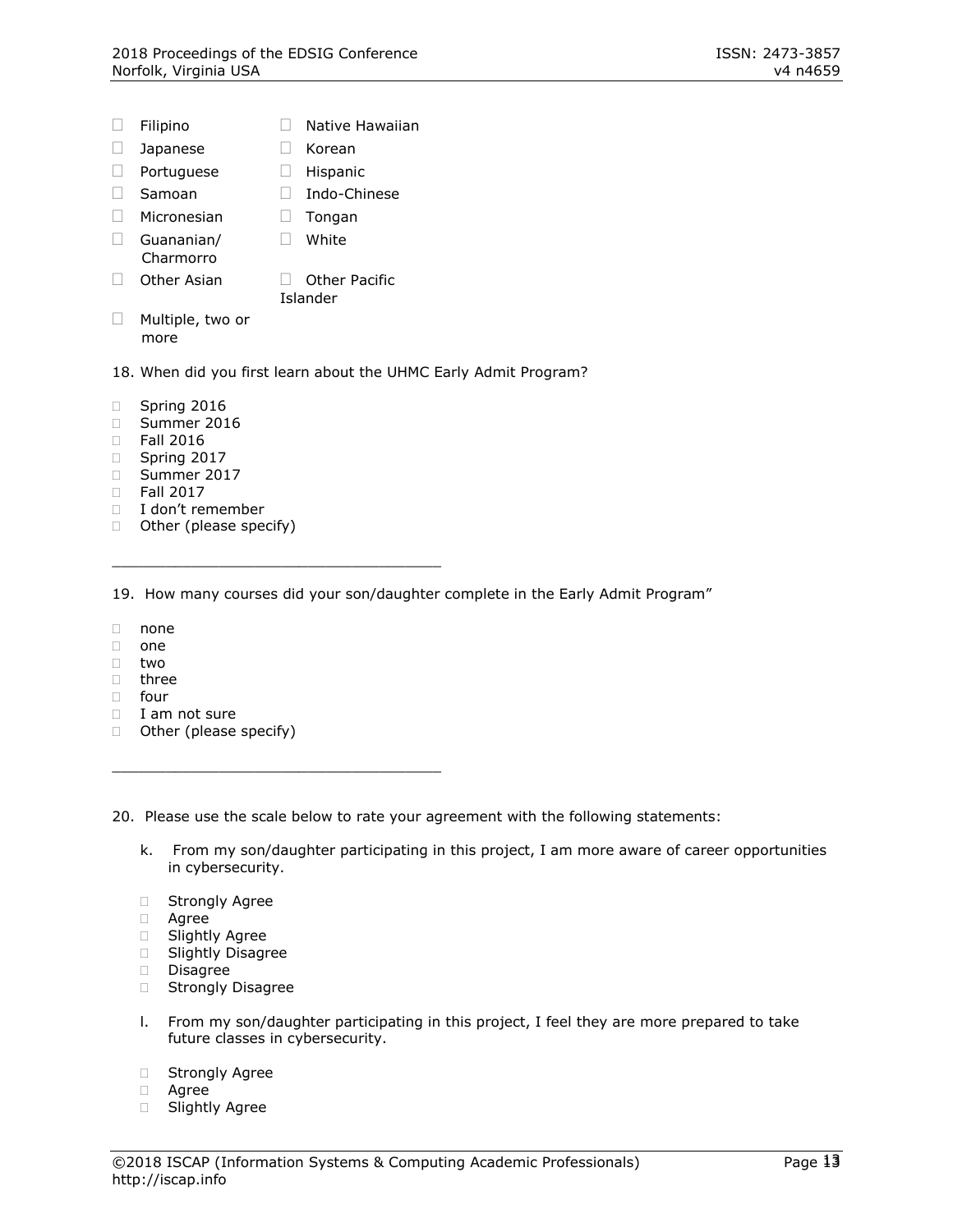- □ Slightly Disagree
- Disagree
- □ Strongly Disagree
- m. I feel this opportunity will help my son/daughter be more successful in the future.
- □ Strongly Agree
- Agree
- □ Slightly Agree
- □ Slightly Disagree
- Disagree
- Strongly Disagree
- n. From my son/daughter participating in this project, I feel more confident about them taking college courses.
- Strongly Agree
- Agree
- □ Slightly Agree
- □ Slightly Disagree
- Disagree
- □ Strongly Disagree
- o. From my son/daughter participating in this project, I feel more knowledgeable about what might be involved in a career in cybersecurity.
- **Strongly Agree**
- Agree
- Slightly Agree
- Slightly Disagree
- Disagree
- □ Strongly Disagree
- p. I would recommend this class to others.
- **Strongly Agree**
- Agree
- Slightly Agree
- Slightly Disagree
- Disagree
- □ Strongly Disagree
- 21. What are the most important things your son/daughter gained from participating in the Early Admit Program?
- 22. Did you encourage your daughter/son to participate in the Early Admit Program?
	- Yes
	- No
- 23. If you encouraged your daughter/son to participate in the Early Admit Program, please explain why. If you did not encourage your daughter/son to participate in the Early Admit Program, please explain why not.
- 24. Which of the factors do you feel are important reasons for your son/daughter to participate in the Early Admit Program? Please check all that apply.
	- □ Opportunity to earn college credit in high school
	- □ Free tuition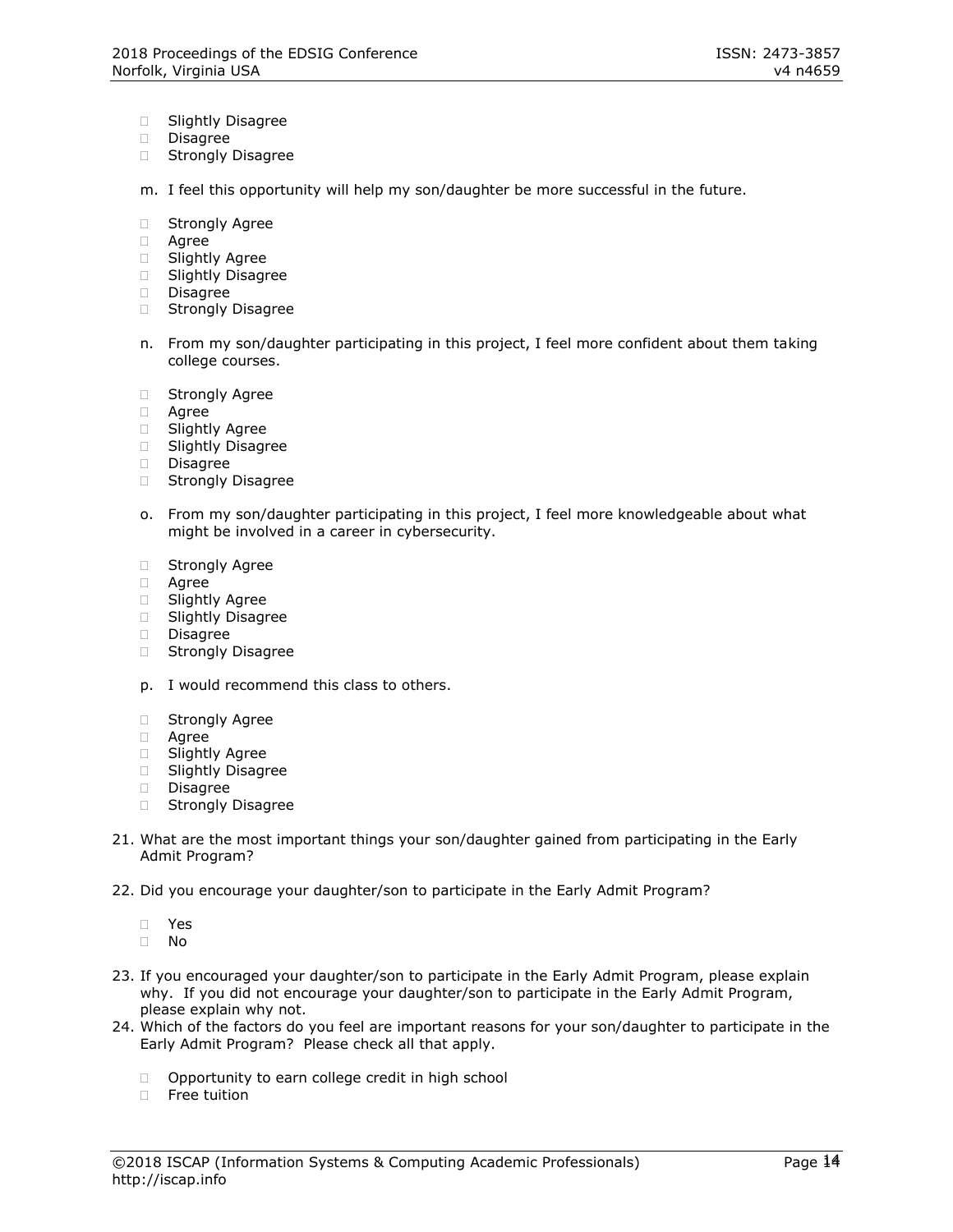- □ My son/daughter was interested in Computer Science before the program began
- $\Box$  My son/daughter was interested in Cybersecurity before the program began
- $\Box$  The number of jobs available in Cybersecurity
- $\Box$  The availability of jobs nearby in Cybersecurity
- $\Box$  Their friends were participating
- $\Box$  The extra assistance that was provided to help them be successful
- □ Other (please specify)
- 25. Any other thoughts about this project, ideas for improvements, additional ways we can help the students be successful, etc.?
- 26. What is your son/daughter doing now they have graduated high school?
	- **UH Maui College**
	- □ Other College in Hawaii
	- □ College on the US Mainland or Abroad
	- Military
	- Work
	- □ Other (please specify)

27. If you son/daughter is enrolled in college, what is their major?

- □ Computer Science or related field
- □ Slightly Agree
- **Slightly Disagree**
- $\Box$  Other (please specify)

28. What could we do to recruit additional students to these courses?

#### **Appendix 3 – Course Description of Cybersecurity College Courses**

ICS 101 - Digital Tools for the Information World - Emphasizes production of professional level documents, spreadsheets, presentations, databases, and web pages for problem solving. Includes concepts, terminology, and a contemporary operation system.

ICS 169 - Introduction to Information Security - *Prereq: ICS 101 with grade C or better, or consent.* Provides the basic foundation to information security, including identifying threats, planning for business continuity, and preparing for various security attacks. Focus will be given to threats to financial security such as attacks on banking and other related financial information. Special emphasis on ethics and legal issues that covers hacking and other cybersecurity techniques and tactics.

ICS 184 - Introduction to Networking - *Prereq: ICS 101 with grade C or better, or consent.* Provides the student with the knowledge and skills to manage, maintain, troubleshoot, install, operate and configure basic network infrastructure, as well as to describe networking technologies, basic design principles, and adhere to wiring standards and use testing tools.

ICS 171 - Introduction to Computer Security - *Prereq: ICS 101 or consent.* Examines the essentials of computer security, including risk management, the use of encryption, activity monitoring, intrusion detection; and the creation and implementation of security policies and procedures to aid in security administration.

Highly Recommendation Course: ICS 110 - Introduction to Computer Programming - *Prereq: ICS 101 with grade C or better, or consent.* Teaches fundamental programming concepts including sequential,